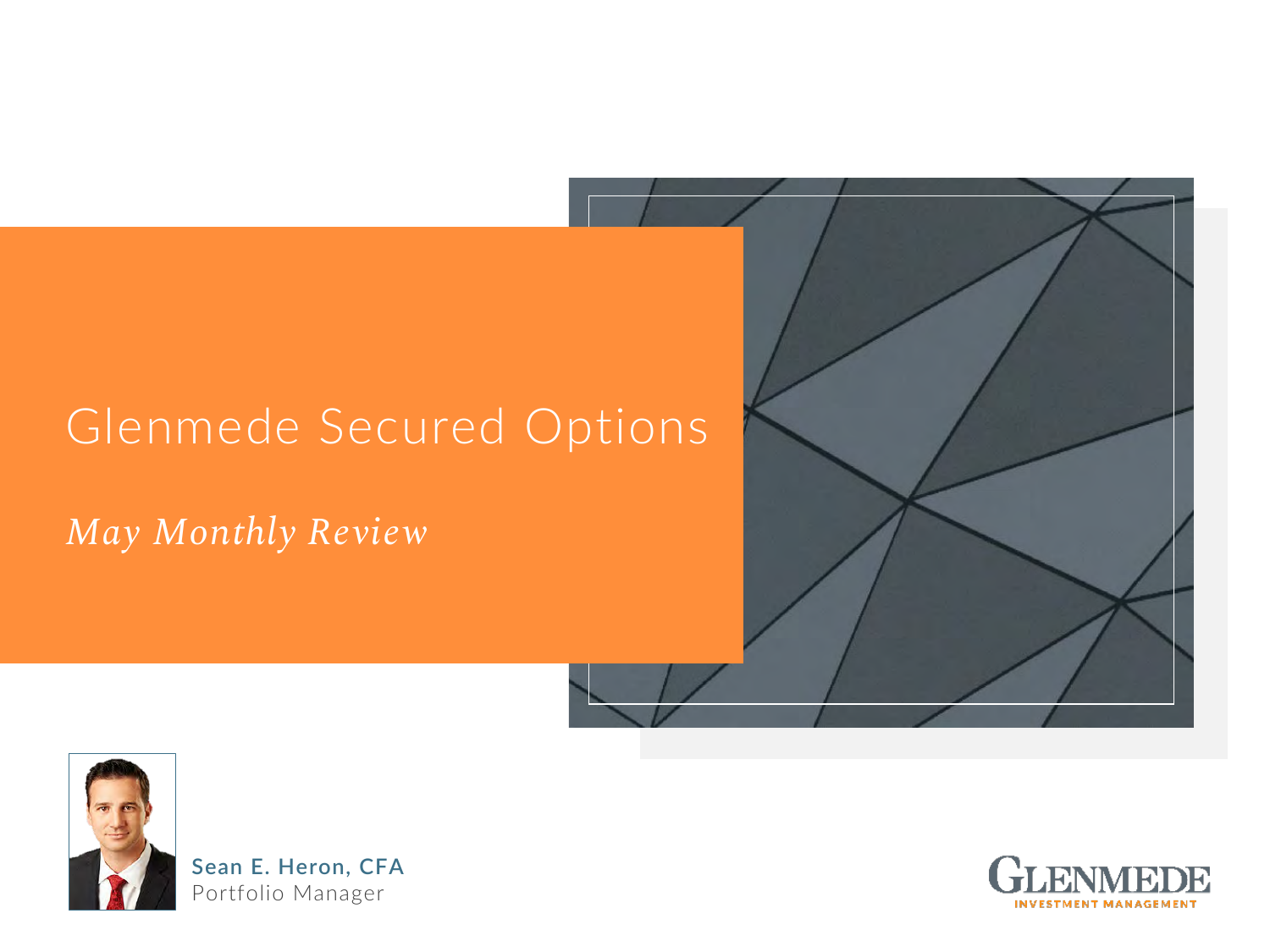## Slightly more bullish heading into May

### **May expiration**  (4/14/22 to 5/20/22)

|                                        | <b>Cushion (%)</b> | Cap (%) |
|----------------------------------------|--------------------|---------|
| <b>Glenmede</b>                        | 1.36               | 3.36    |
| <b>CBOE S&amp;P 500 PutWrite Index</b> | 1.93               | 2.66    |
| <b>Spread</b>                          | $-0.57$            | $+0.70$ |

The cushion (downside risk) and cap (upside potential) are estimates of a range of performance we have calculated based on the existing position as of the most recent prior *expiration date. They are not guarantees of performance but are simply intended to provide a range of possible outcomes based on anticipated market movements. Results within this range may not occur for a variety of reasons, including economic, political or market events which are presently not foreseeable. Accordingly, there are no guarantees that results within the cushion and cap will occur. As with all investments, loss is possible. This material is intended as a broad overview of the Portfolio Manager's*  style and investment process and is subject to change without notice. See Additional Disclosures at the end of this document. All data as of 5/20/2022, unless otherwise noted.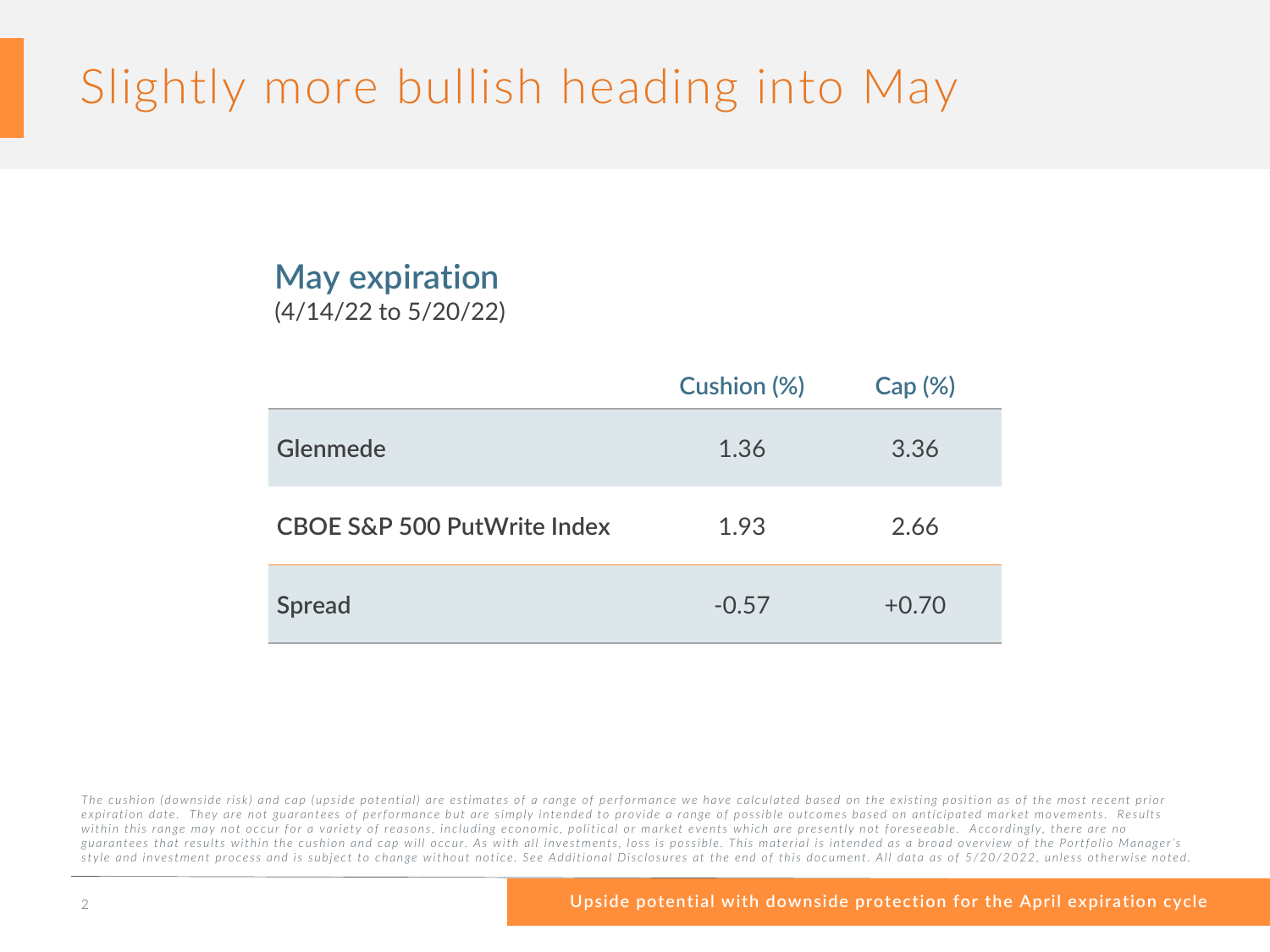## More cushion than expected in a down market

|                       | 3/18/22 to 4/14/22 |
|-----------------------|--------------------|
| Glenmede (gross)      | $-8.99$            |
| <b>Glenmede (net)</b> | $-9.07$            |
| <b>CBOE PutWrite</b>  | $-8.15$            |
| <b>CBOE BuyWrite</b>  | $-9.91$            |
| <b>S&amp;P 500</b>    | $-11.04$           |

*This represents past performance which is not indicative of future results. As with all investments, loss is possible. See Additional Disclosures at the end of this document. All data as of 5/20/2022, unless otherwise noted*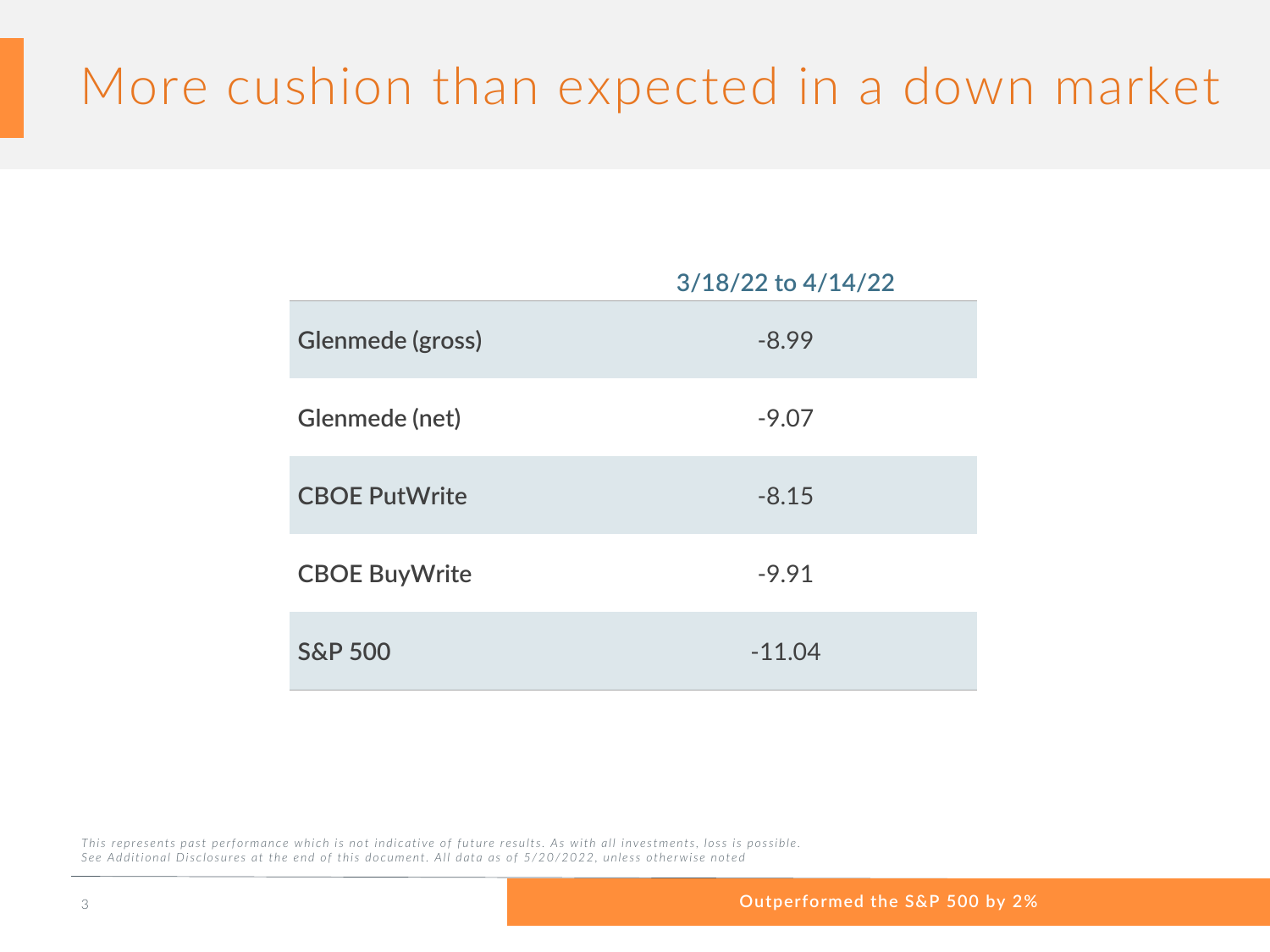### Bullish heading into June

### **June expiration**  (5/20/22 to 6/17/22)

|                                        | <b>Cushion (%)</b> | <b>Cap (%)</b> |
|----------------------------------------|--------------------|----------------|
| <b>Glenmede</b>                        | 1.00               | 5.80           |
| <b>CBOE S&amp;P 500 PutWrite Index</b> | 3.24               | 2.69           |
| <b>Spread</b>                          | $-2.24$            | $+3.11$        |

The cushion (downside risk) and cap (upside potential) are estimates of a range of performance we have calculated based on the existing position as of the most recent prior *expiration date. They are not guarantees of performance but are simply intended to provide a range of possible outcomes based on anticipated market movements. Results within this range may not occur for a variety of reasons, including economic, political or market events which are presently not foreseeable. Accordingly, there are no guarantees that results within the cushion and cap will occur. As with all investments, loss is possible. This material is intended as a broad overview of the Portfolio Manager's*  style and investment process and is subject to change without notice. See Additional Disclosures at the end of this document. All data as of 5/20/2022, unless otherwise noted.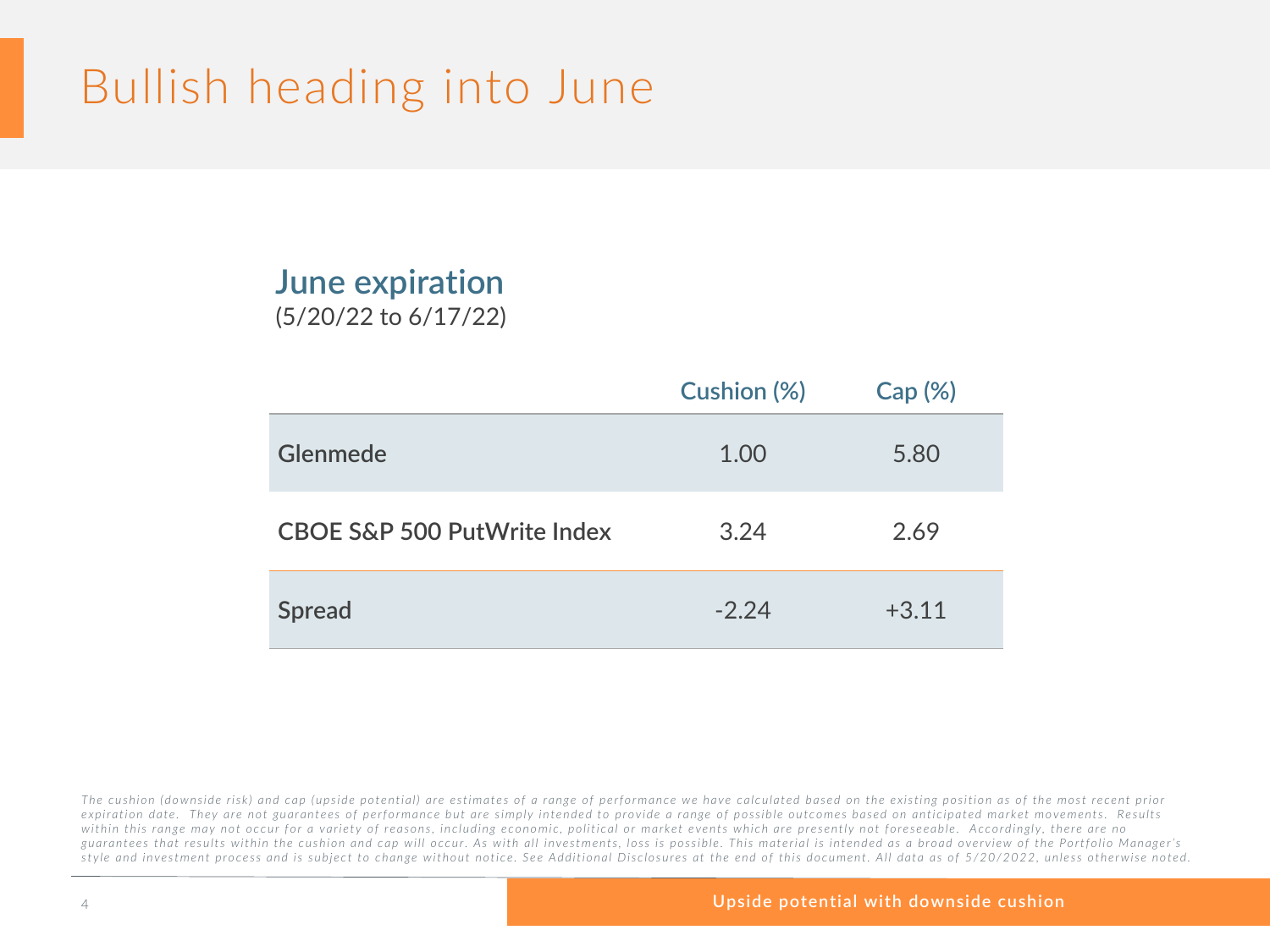# Composite performance presentation

#### **Secured Put Composite Secured Put Composite 31, 2021**

| Period    | Returns Gross of<br>Fees $(\%)$ | Returns Net of<br>Fees $(\%)$ | <b>CBOEPWT</b><br>$Index (\%)$ | Composite 3YR | <b>CBOEPWT</b><br>Std Deviation 3YR Std Deviation | Number of<br>Accounts | Composite<br>Market Value<br>(Smillions) | <b>Total Firm</b><br><b>Market Value</b><br>(\$ millions) | Percentage of<br>Firm Assets | <b>Internal Std</b><br>Deviation (%) |
|-----------|---------------------------------|-------------------------------|--------------------------------|---------------|---------------------------------------------------|-----------------------|------------------------------------------|-----------------------------------------------------------|------------------------------|--------------------------------------|
| 2021 Year | 19.18                           | 18.48                         | 21.64                          | 12.1%         | 12.8%                                             | < 5                   | 424                                      | 13,636                                                    | $3\%$                        | N/A                                  |
| 2020 Year | 5.12                            | 4.34                          | 2.10                           | 13.4%         | 13.8%                                             |                       | 405                                      | 10,886                                                    | 4%                           | N/A                                  |
| 2019 Year | 19.56                           | 18.68                         | 13.44                          | 7.9%          | 7.8%                                              | <5                    | 667                                      | 15,063                                                    | $4\%$                        | N/A                                  |
| 2018 Year | (3.89)                          | (4.60)                        | (6.03)                         | 7.7%          | 7.4%                                              | <5                    | 738                                      | 14,589                                                    | 5%                           | N/A                                  |
| 2017 Year | 6.89                            | 6.10                          | 10.64                          | 6.5%          | 5.7%                                              | < 5                   | 781                                      | 17,598                                                    | $4\%$                        | N/A                                  |
| 2016 Year | 6.78                            | 5.99                          | 7.41                           | 7.0%          | 6.7%                                              | <5                    | 708                                      | 14,642                                                    | 5%                           | N/A                                  |
| 2015 Year | 7.89                            | 7.09                          | 5.98                           | 6.0%          | 6.3%                                              | $\leq 5$              | 384                                      | 13,053                                                    | $3\%$                        | N/A                                  |
| 2014 Year | 6.26                            | 5.48                          | 5.98                           | 5.0%          | 5.7%                                              | <5                    | 358                                      | 9,753                                                     | 4%                           | N/A                                  |
| 2013 Year | 13.94                           | 13.10                         | 12.27                          | 8.5%          | 8.8%                                              | $\leq 5$              | 346                                      | 7,147                                                     | $5\%$                        | N/A                                  |
| 2012 Year | 10.43                           | 9.61                          | 8.14                           |               |                                                   |                       | 362                                      | 5,929                                                     | 6%                           | N/A                                  |

|                 | Annualized Performance - Period Ending December 31, 2021 |                            |                              |
|-----------------|----------------------------------------------------------|----------------------------|------------------------------|
| Period          | Return (%)<br>Gross of Fees                              | Return (%)<br>Net of Fees. | <b>CBOE PWT</b><br>Index (%) |
| 1 Year          | 19.18                                                    | 18.48                      | 21.64                        |
| 3 Year          | 14.42                                                    | 13.63                      | 12.10                        |
| 5 Year          | 9.00                                                     | 8.23                       | 7.93                         |
| 10 Year         | 9.01                                                     | 8.22                       | 7.93                         |
| Since Inception | 10.45                                                    | 9.65                       | 9.17                         |

| Separate Account Fee Schedule: |                       |
|--------------------------------|-----------------------|
| First \$10 million             | 0.55% on market value |
| Next \$40 million              | 0.45% on market value |
| Thereafter                     | 0.35% on market value |
|                                |                       |

#### Past performance is not indicative of future performance.

Glenmede Investment Management, LP (the "Firm" or GIM) claims compliance with the Global Investment Performance Standards (GIPS®) and has prepared and presented this report in compliance with the GIPS standards. Glenmede Investment Management, LP has been independently verified for the period of 01/01/1993 to 06/30/2021. The verification reports are available upon request. A firm that claims compliance with the GIPS standards must establish policies and procedures for complying with all the applicable requirements of the GIPS standards. Verification provides assurance on whether the firm's policies and procedures related to composite and pooled fund maintenance, as well as the calculation, presentation, and distribution of performance, have been designed in compliance with the GIPS standards and have been implemented on a firm-wide basis. Verification does not provide assurance on the accuracy of any specific performance report.

Glenmede Investment Management, LP, a registered Investment Advisor, is an affiliate of the Glenmede Trust Company, NA (GTC). Effective January 1, 2007, the Investment Product Management Group of GTC became Glenmede Investment Management, LP. "Firm" assets are defined as all assets managed by the Glenmede Investment Management, LP. All returns are calculated in US Dollars. A list of composite descriptions and a list of broad distribution pooled funds are available upon request.

The Secured Put Composite will implement a cash-secured put option strategy on stock ETFs and/or stock indices. The strategy invests in options which have risks similar to the underlying index due to unanticipated market movements and failure to correctly predict the direction of securities prices. A secured put strategy has a risk/return profile similar to a covered call strategy on the same index. Market prices will influence choice of strategy. This strategy seeks to balance the total return of the S&P 500 with risk mitigation from options. This investment may not be suitable for all investors. From 2/14/2020 to 4/16/2020 the composite was named S&P 500 Secured Put Composite.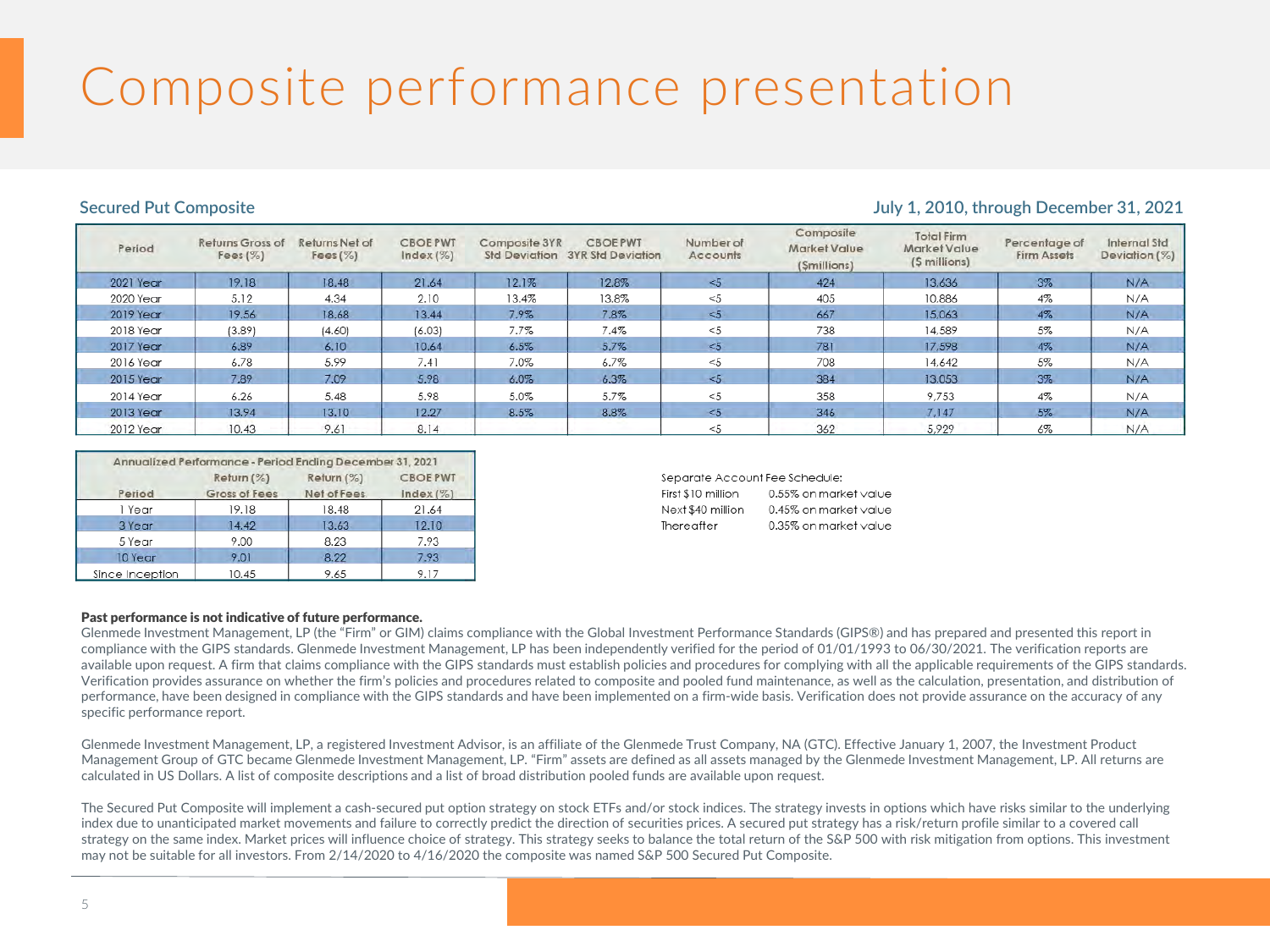# Composite performance presentation

### **Secured Put Composite**

The composite was created on 10/10/2019 and has an inception date of 07/01/2010. The composite is comprised of all the Glenmede Investment Management, LP Secured Option nonrestricted, discretionary, actively managed accounts which implement the cash-secured put selling strategy. This composite does not have a minimum asset level for inclusion. Accounts are included in the composite beginning with the first full month of performance through the last full month of performance. Accounts experiencing net cash flows of 30% of beginning market value or greater are excluded from the composite starting with the affected time period. Performance results are calculated on a total return basis and include all realized and unrealized capital gains and losses as well as dividends and interest. Portfolios in the composite presented record transactions based on trade date. Portfolio performance calculations are time-weighted to account for periodic contributions and withdrawals. Composite returns consist of size-weighted portfolio returns using beginning of period values to weight portfolio returns. Monthly linking of interim performance results is used to calculate year-to-date, period and annual returns. All of the composite's valuations and returns are computed and stated in U.S. Dollars. Policies for valuing portfolios, calculating performance and preparing GIPS reports are available upon request. The gross of fee returns reflect composite performance results that include transaction costs. Net of fee returns reflect composite performance results that have been adjusted to reflect a deduction for investment management fees at the highest model rate of 0.55% reflected on the performance presentation. Prior to 03/31/2021, the highest model rate used in the net of fee calculation was 0.75%.

Internal Standard Deviation measures the consistency of a composite's performance results with respect to the individual portfolio returns within that composite. The dispersion of the gross returns of each composite is calculated by the asset-weighted deviation method. Only portfolios that have been managed for the full period have been included in the presented dispersion calculations of each composite. For periods with five or fewer portfolios, disclosure of dispersion and the number of accounts is not presented. The three-year annualized ex-post standard deviation measures the variability of the gross composite and index returns over the preceding 36-month period.

The CBOE Put/Write T-W Index is a benchmark index designed to track the performance of a hypothetical short put strategy. CBOE introduced the CBOE S&P 500 PutWrite T-W Index on July 3, 2014. The PWT Index replicates the methodology used to calculate the PUT Index, with one exception. That is, on each roll date the SPX puts are deemed to be sold at the Ptwap, a price equal to the time-weighted average of reported bid prices, of the selected SPX put option beginning at 11:30 a.m. ET and ending at 12:00 p.m. ET. Accordingly, Ptwap is used in place of the Pywap on PWT roll dates. CBOE has not calculated a separate series of historical values for the PWT Index prior to July 3, 2014. Rather, historical values for the PWT Index prior to July 3, 2014, may be considered the same as PUT Index values.

The CBOE S&P 500® PutWrite Index (ticker symbol "PUT") tracks the value of a passive investment strategy ("CBOE S&P 500 Collateralized Put Strategy") which consists of overlaying S&P 500 (SPX) short put options over a money market account invested in one- and three-months Treasury bills. One cannot invest directly in an index.

GIPS® is a registered trademark of CFA Institute. CFA Institute does not endorse or promote this organization, nor does it warrant the accuracy or quality of the content contained herein.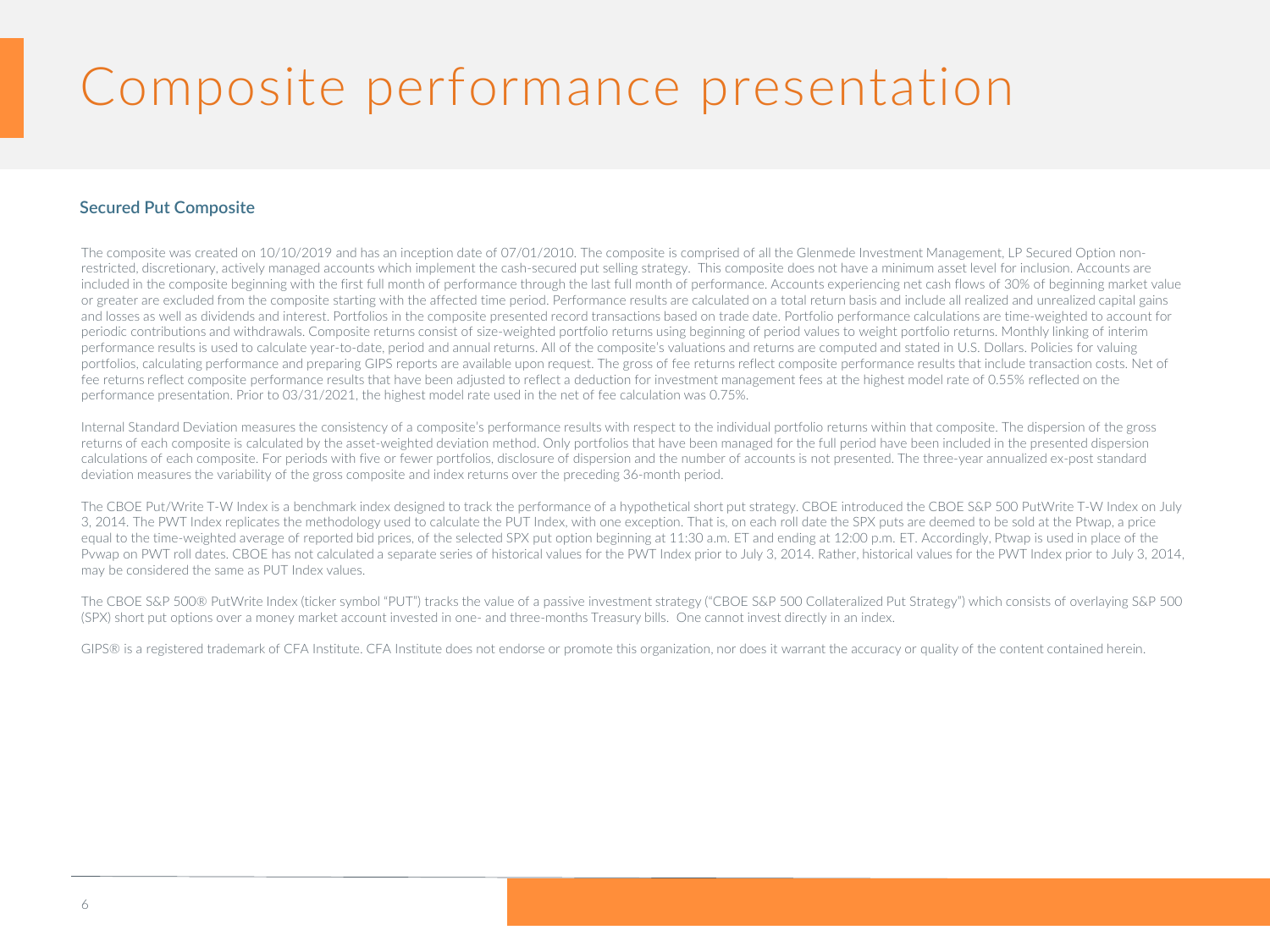## Disclosures

#### **Past performance is not indicative of future results.**

All materials presented herewith are illustrative and for discussion purposes with professional or sophisticated investors. This information contains confidential and proprietary information of Glenmede Investment Management, LP ("GIM") and should be shared only with those persons assisting a prospect or investor with the selection of managers or investment strategies who agree to keep it confidential. This document should not be circulated to anyone else without the express approval of GIM.

Nothing in this document alters the terms and conditions of the relationship between GIM and its client, which are governed by the Investment Management Agreement or other similar documentation. It is not a specific offer of services.

This document has no regard to the specific investment objectives, financial situation or particular needs of any recipient and is not a solicitation or offer to buy or sell securities. Though all factual information herein was gathered in good faith and is believed to be accurate, no representation or warranty is provided in relation to the accuracy or reliability, nor is this document intended to be a complete statement or summary of the markets, securities, risks or developments referred to. This material should not be regarded by recipients as a substitute for the exercise of their own judgement. Opinions or objectives expressed herein are the current opinions or objectives as of the dates indicated and may differ from those expressed by other persons or business units affiliated with GIM, which may use different assumptions or criteria. GIM is under no obligation to update opinions as they change.

References to the manager's investment process and objectives, including but not limited to investment screens, portfolio constraints and risk control are intended to provide the recipient with an idea of the portfolio manager's goals. There is not guarantee such goals will not be changed, or that the current goals can be achieved. No investment is without risk.

All performance results reported are historical. PAST PERFORMANCE IS NOT INDICATIVE OF FUTURE RESULTS. Unless otherwise indicated, performance numbers included herein are reported gross of management fees. You will be charged management fees and management and other fees reduce returns. To see the performance of the relevant composite net of a standardized set of fees, see the GIPS Compliant Presentation on the prior page. Performance of individual accounts during the indicated period may be lower or higher than the performance in the composite.